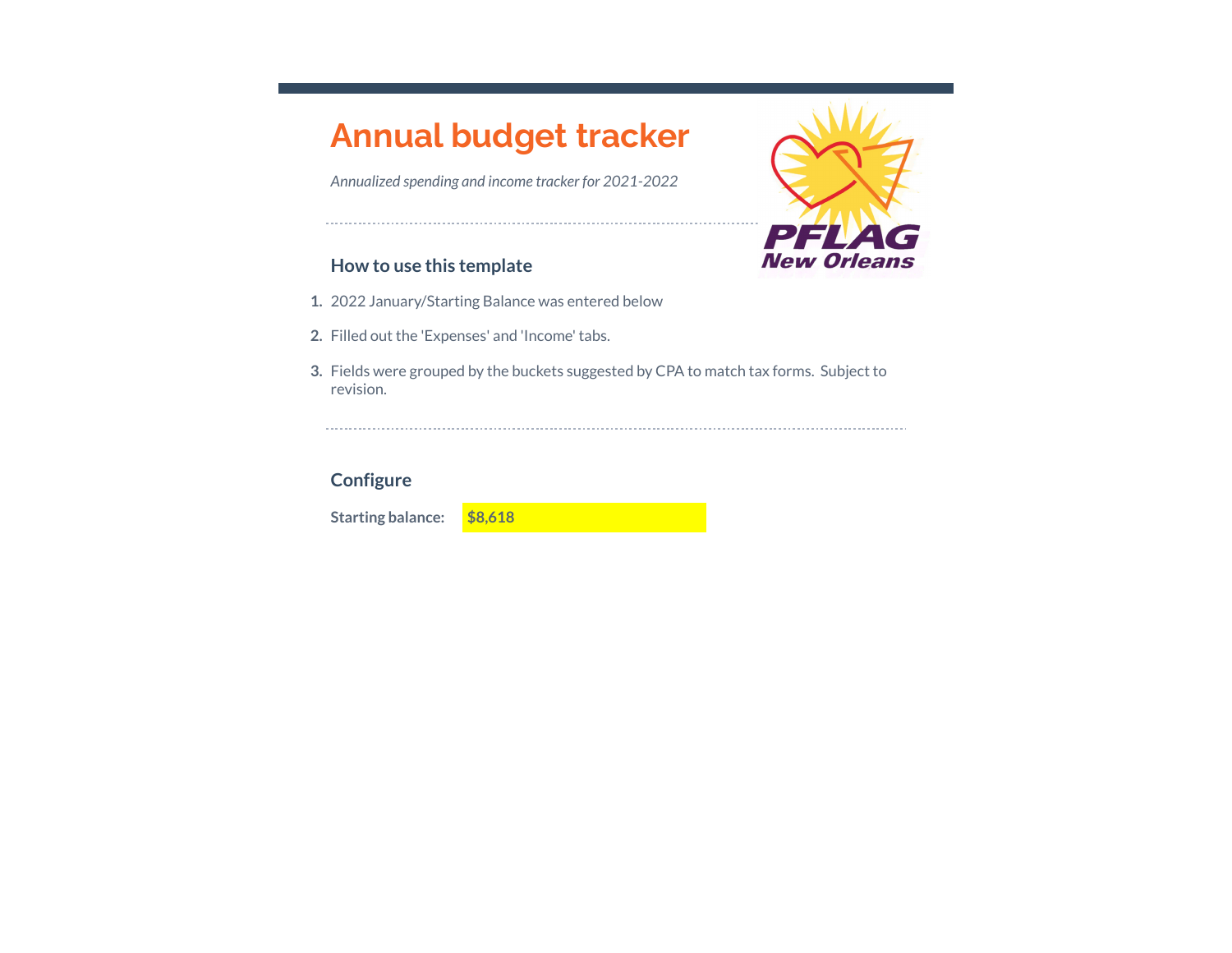|                           | <b>Expenses</b>                      | Jan   | Feb     | Mar   | Apr     | May   | Jun   | Jul   | Aug   | Sep   | Oct   | Nov   | <b>Dec</b> | Total   | Average |
|---------------------------|--------------------------------------|-------|---------|-------|---------|-------|-------|-------|-------|-------|-------|-------|------------|---------|---------|
| <b>Outreach: Fees</b>     | Monthly totals:                      | \$0   | \$735   | \$257 | \$1,303 | \$10  | \$0   | \$0   | \$30  | \$0   | \$188 | \$0   | \$1,084    | \$3,607 | \$301   |
|                           | Annual Dues (total)                  |       | \$735   |       |         |       |       |       |       |       |       |       |            | \$735   | \$735   |
|                           | Insurance 1-Treasurer, 50k           |       |         | \$257 |         |       |       |       |       |       |       |       |            | \$257   | \$257   |
|                           | Insurance 2-Liability -Accidental    |       |         |       | \$1,303 |       |       |       |       |       |       |       |            | \$1,303 | \$1,303 |
|                           | Insurance 3-Liability -Board         |       |         |       |         |       |       |       |       |       |       |       | \$1,084    | \$1,084 | \$1,084 |
|                           | Membership-GCC-Randy (\$100)         |       |         |       |         |       |       |       |       |       |       |       |            | \$0     | \$0     |
|                           | State Filing=Annual + changes        |       |         |       |         | \$10  |       |       | \$30  |       |       |       |            | \$0     | \$20    |
|                           | Taxes                                | \$0   | \$0     | \$0   | \$0     | \$0   | \$0   | \$0   | \$0   | \$0   | \$0   | \$0   | \$0        | \$0     | \$0     |
|                           | Other PO Box                         |       |         |       |         |       |       |       |       |       | \$188 |       |            | \$188   | \$188   |
| <b>Outreach: Events</b>   | <b>Monthly totals:</b>               | \$0   | \$2,000 | \$0   | \$0     | \$0   | \$50  | \$0   | \$0   | \$0   | \$0   | \$0   | \$0        | \$2,050 | \$171   |
|                           | Reception \$3000 usually             |       | \$2,000 |       |         |       |       |       |       |       |       |       |            | \$2,000 | \$2,000 |
|                           | Certificate paper, holders           |       |         |       |         |       | \$30  |       |       |       |       |       |            | \$30    | \$30    |
|                           | Postage for Reception                |       |         |       |         |       | \$20  |       |       |       |       |       |            | \$20    | \$20    |
|                           | Other                                |       |         |       |         |       |       |       |       |       |       |       |            | \$0     | \$0     |
|                           |                                      |       |         |       |         |       |       |       |       |       |       |       |            |         |         |
| <i>ach: Donations Out</i> | <b>Monthly totals:</b>               | \$0   | \$0     | \$0   | \$0     | \$0   | \$0   | \$0   | \$0   | \$0   | \$0   | \$0   | \$1,300    | \$1,300 | \$108   |
|                           | Met. Synagogue (Usually \$600)       |       |         |       |         |       |       |       |       |       |       |       | \$500      | \$500   | \$500   |
|                           | NS Synagogue (Usually \$400)         |       |         |       |         |       |       |       |       |       |       |       | \$300      | \$300   | \$300   |
|                           | Pride Prom (\$25)                    |       |         |       |         |       | \$0   |       |       |       |       |       |            | \$0     | \$0     |
|                           | NOGM Chorus usually \$500x2          |       |         |       |         |       |       |       |       |       |       |       | \$500      | \$500   | \$500   |
|                           | Other                                |       |         |       |         |       |       |       |       |       |       |       |            | \$0     | \$0     |
|                           | Chorus gives us a scholarship 1k     |       |         |       |         |       |       |       |       |       |       |       |            |         |         |
| treach: Operations        | <b>Monthly totals:</b>               | \$225 | \$225   | \$255 | \$275   | \$287 | \$300 | \$255 | \$275 | \$300 | \$438 | \$225 | \$965      | \$4,025 | \$335   |
|                           | Scholarship Software - not this acct |       |         |       |         |       |       |       |       |       |       |       |            | \$0     | \$0     |
|                           | <b>Constant Contact</b>              |       |         |       |         |       |       |       |       |       |       |       | \$660      | \$660   | \$660   |
|                           | <b>Email Hosting</b>                 |       |         |       |         |       |       |       |       |       |       |       |            | \$0     | \$0     |
|                           | Rental Unit                          | \$50  | \$50    | \$50  | \$50    | \$50  | \$50  | \$50  | \$50  | \$50  | \$50  | \$50  | \$50       | \$600   | \$50    |
|                           | Car Rental w/gas usually \$150       |       |         |       |         |       |       |       |       |       |       |       |            | \$0     | \$0     |
|                           | Travel - conventions/varies \$500    |       |         |       |         |       |       |       |       |       |       |       |            | \$0     | \$0     |
|                           | Marketing-proposed materials         |       |         |       | \$50    |       |       |       | \$50  |       |       |       | \$50       | \$150   | \$50    |
|                           | Domain Host \$16 prepaid             |       |         | \$0   |         |       |       |       |       |       |       |       |            | \$0     | \$0     |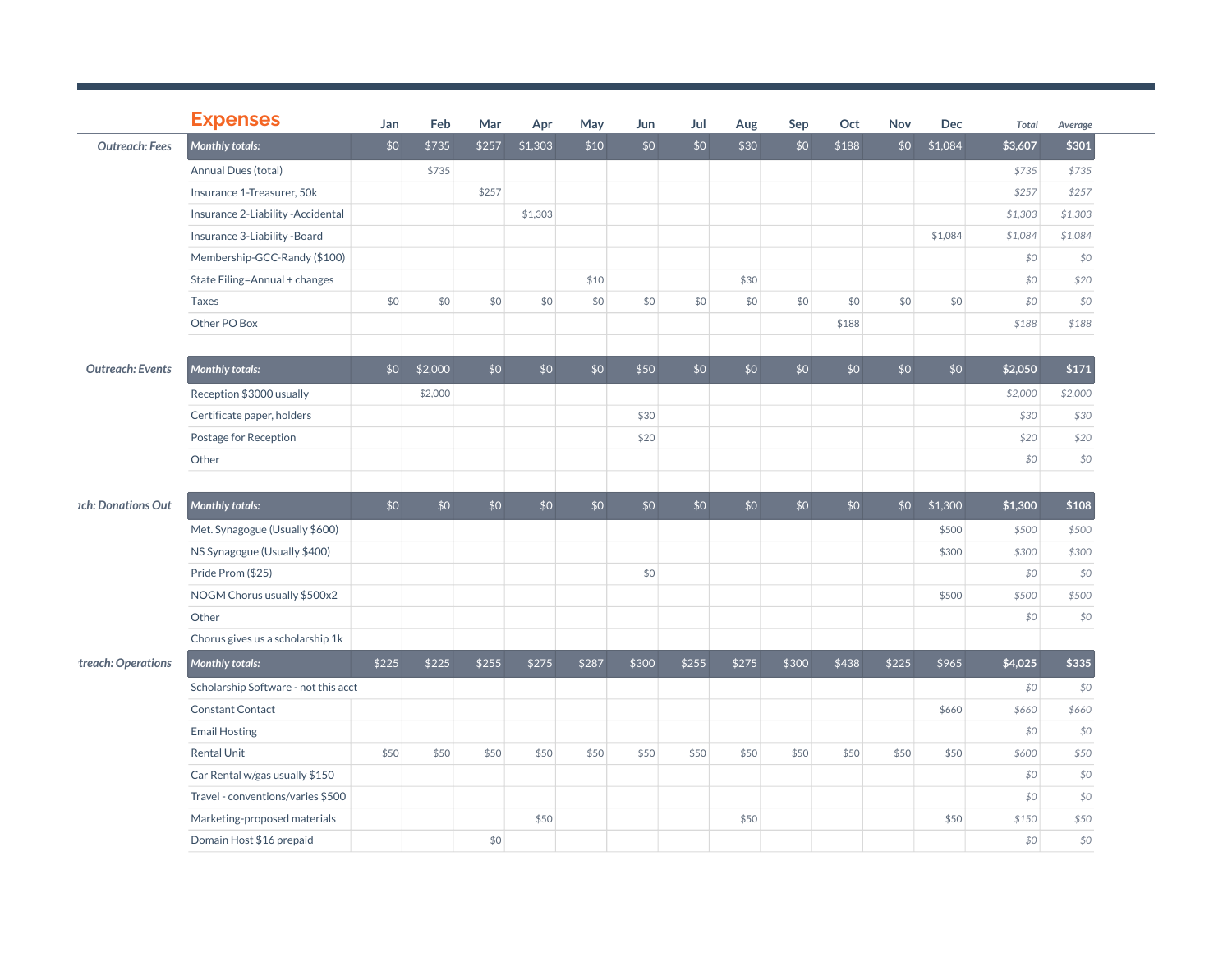|                            | Printing Costs-cards, badges |       |       |       |       | \$32  | \$75  |       |       | \$75  |       |       |       | \$182   | \$61  |
|----------------------------|------------------------------|-------|-------|-------|-------|-------|-------|-------|-------|-------|-------|-------|-------|---------|-------|
|                            | Postage                      |       |       | \$30  |       | \$30  |       | \$30  |       |       | \$30  |       | \$30  | \$150   | \$30  |
|                            | Post Office Box              |       |       |       |       |       |       |       |       |       | \$183 |       |       |         |       |
|                            | Accountant: J Heath          | \$175 | \$175 | \$175 | \$175 | \$175 | \$175 | \$175 | \$175 | \$175 | \$175 | \$175 | \$175 |         |       |
|                            | Other                        |       |       |       |       |       |       |       |       |       |       |       |       | \$0     | \$0   |
|                            |                              |       |       |       |       |       |       |       |       |       |       |       |       |         |       |
|                            |                              |       |       |       |       |       |       |       |       |       |       |       |       |         |       |
| <b>Dutreach: Dig. Svcs</b> | <b>Monthly totals:</b>       | \$100 | \$100 | \$100 | \$100 | \$100 | \$100 | \$100 | \$100 | \$100 | \$248 | \$100 | \$100 | \$1,348 | \$112 |
|                            | Zoom                         |       |       |       |       |       |       |       |       |       | \$148 |       |       | \$148   | \$148 |
|                            | Flipcause                    | \$100 | \$100 | \$100 | \$100 | \$100 | \$100 | \$100 | \$100 | \$100 | \$100 | \$100 | \$100 | \$1,200 | \$100 |
|                            | Google?                      |       |       |       |       |       |       |       |       |       |       |       |       | \$0     | \$0   |
|                            | Other                        |       |       |       |       |       |       |       |       |       |       |       |       | \$0     | \$0   |
|                            |                              |       |       |       |       |       |       |       |       |       |       |       |       | \$0     | \$0   |
|                            |                              |       |       |       |       |       |       |       |       |       |       |       |       |         |       |
| <b>Phone Bank</b>          | <b>Monthly totals:</b>       | \$18  | \$18  | \$18  | \$18  | \$18  | \$18  | \$18  | \$18  | \$18  | \$18  | \$18  | \$18  | \$216   | $$18$ |
|                            | Phone Service/Cox            | \$18  | \$18  | \$18  | \$18  | \$18  | \$18  | \$18  | \$18  | \$18  | \$18  | \$18  | \$18  | \$216   | \$18  |
|                            |                              |       |       |       |       |       |       |       |       |       |       |       |       | \$0     | \$0   |
|                            |                              |       |       |       |       |       |       |       |       |       |       |       |       |         |       |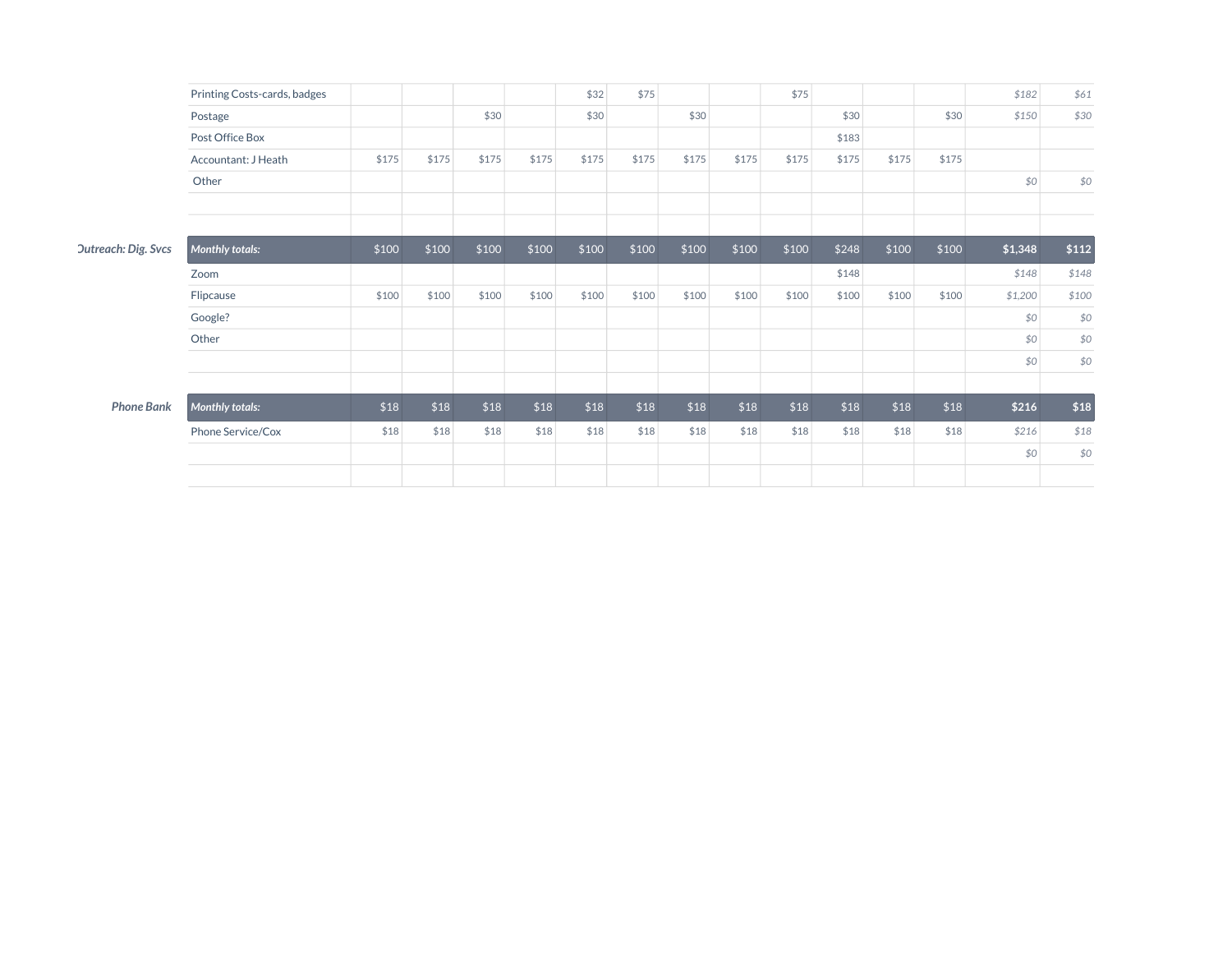| <b>Income</b>                 | Jan   | Feb   | Mar   | Apr  | May     | Jun     | Jul  | Aug  | Sep  | Oct     | <b>Nov</b> | <b>Dec</b> | Total    | Average |
|-------------------------------|-------|-------|-------|------|---------|---------|------|------|------|---------|------------|------------|----------|---------|
| <b>Monthly totals:</b>        | \$230 | \$175 | \$265 | \$37 | \$2,685 | \$1,325 | \$25 | \$25 | \$33 | \$1,525 | \$25       | \$6,255    | \$12,605 | \$1,050 |
| Memberships (total)           | \$85  | \$150 |       |      |         |         |      |      |      | \$1,500 |            |            | \$1,735  | \$578   |
| <b>Recurring Donations</b>    | \$25  | \$25  | \$25  | \$25 | \$25    | \$25    | \$25 | \$25 | \$25 | \$25    | \$25       | \$25       | \$300    | \$25    |
| One-time Donations            | \$100 |       |       |      |         |         |      |      |      |         |            | \$5,230    | \$5,330  | \$2,665 |
| Giving Nola Day               |       |       |       |      | \$2,420 |         |      |      |      |         |            |            | \$2,420  | \$2,420 |
| Give Out Day                  |       |       |       |      |         | \$1,300 |      |      |      |         |            |            |          |         |
| <b>Board Friendraising</b>    |       |       |       |      |         |         |      |      |      |         |            |            | \$0      | \$0     |
| Reception/Auction (\$3000)    |       |       |       |      |         |         |      |      |      |         |            |            |          |         |
| <b>MAILED-in Donations</b>    |       |       |       |      |         |         |      |      |      |         |            | \$1,000    | \$1,000  | \$1,000 |
| Commissions-approx            |       |       | \$240 |      | \$240   |         |      |      |      |         |            |            | \$480    | \$240   |
| Amazon                        | \$20  |       |       | \$12 |         |         |      |      | \$8  |         |            |            | \$40     | \$13    |
| <b>Monthly totals:</b>        | \$0   | \$0   | \$0   | \$0  | \$0     | \$0     | \$0  | \$0  | \$0  | \$0     | \$0        | \$0        | \$0      | \$0     |
| <b>Transfer from Accounts</b> |       |       |       |      |         |         |      |      |      |         |            |            | \$0      | \$0     |
| Interest income               |       |       |       |      |         |         |      |      |      |         |            |            | \$0      | \$0     |
| Grants                        |       |       |       |      |         |         |      |      |      |         |            |            | \$0      | \$0     |
| Refunds                       |       |       |       |      |         |         |      |      |      |         |            |            | \$0      | \$0     |
| Other                         |       |       |       |      |         |         |      |      |      |         |            |            | \$0      | \$0     |
| Other                         |       |       |       |      |         |         |      |      |      |         |            |            | \$0      | \$0     |
|                               |       |       |       |      |         |         |      |      |      |         |            |            |          |         |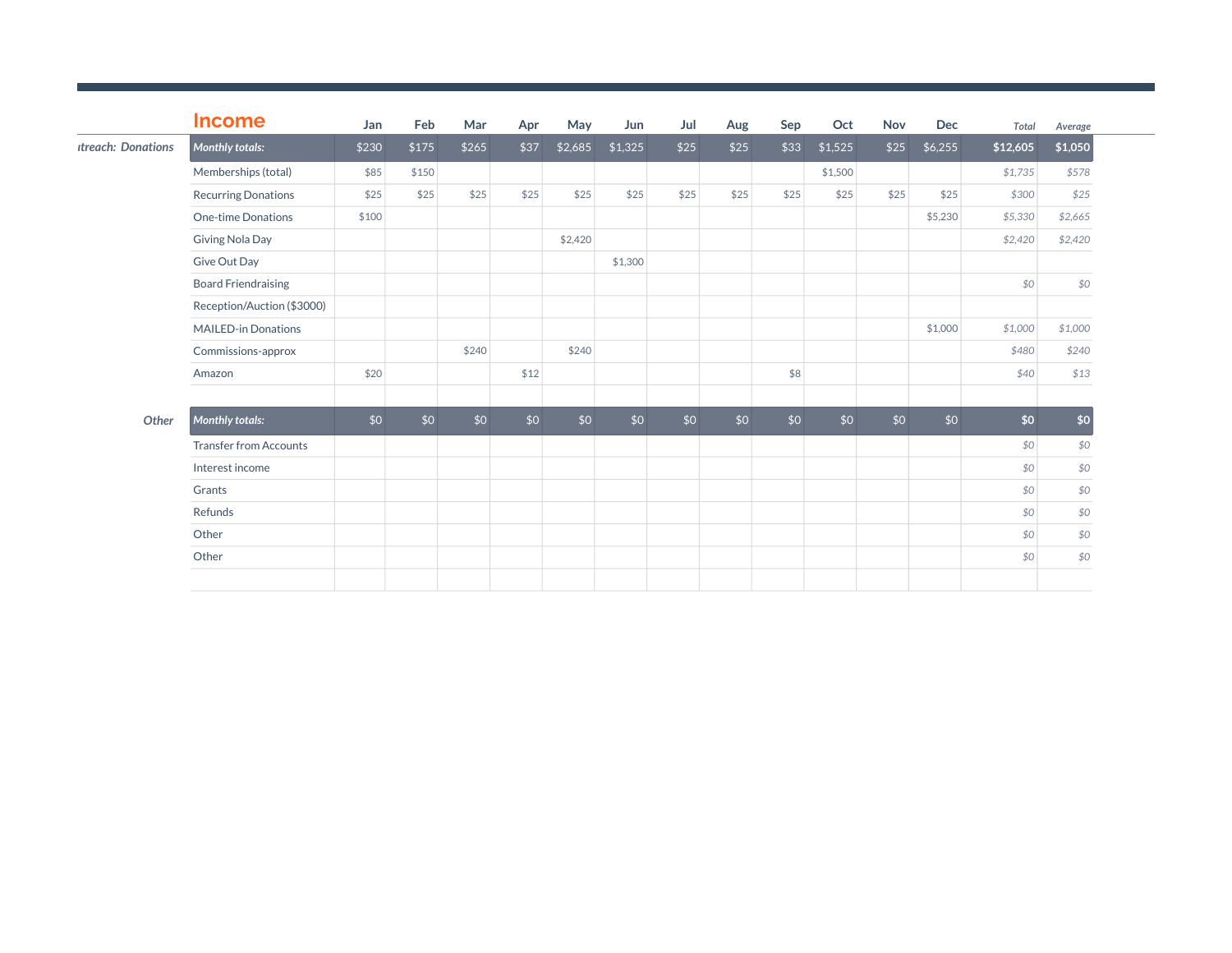### **ABOUT THIS SHEET NOTE**

This sheet generates a summary of your spending based on data in the 'Expenses' and 'Income' tabs. **Please don't edit this sheet.** Make sure you've set a starting balance in the 'Setup' tab before beginning. Make sure what is a large starting balance in the 'Setup' tab before beginning.



# **Summary**

|                                                   | Jan               | Feb                  | Mar               | Apr                     | May                | Jun              | Jul                  | Aug               | Sep                  | Oct              | Nov                  | Dec                | Total    | Average            |
|---------------------------------------------------|-------------------|----------------------|-------------------|-------------------------|--------------------|------------------|----------------------|-------------------|----------------------|------------------|----------------------|--------------------|----------|--------------------|
| Income                                            | \$230             | \$175                | \$265             | \$37                    | \$2.685            | \$1.325          | \$25                 | \$25              | \$33                 | \$1.525          | \$25                 | \$6.255            | \$12.605 | \$1.050            |
| <b>Expenses</b>                                   | \$343             | \$3.078              | \$630             | \$1.696                 | \$415              | \$468            | \$373                | \$423             | \$418                | \$892            | \$343                | \$3,467            | \$12.546 | \$1.046            |
| Net savings [1]<br>Ending balance $\mathfrak l$ . | -\$113<br>\$8.505 | $-$2.903$<br>\$5,602 | -\$365<br>\$5.237 | 1,659<br>-81<br>\$3.578 | \$2.270<br>\$5,848 | \$857<br>\$6.705 | $-$ \$348<br>\$6,357 | -\$398<br>\$5.959 | $-$ \$385<br>\$5.574 | \$633<br>\$6.207 | $-$ \$318<br>\$5.889 | \$2.788<br>\$8,677 | \$59     | \$1.637<br>\$6.178 |

| <b>Income</b>   |       |       |       |      |         |         |      |      |      |         |      |         |          |         |
|-----------------|-------|-------|-------|------|---------|---------|------|------|------|---------|------|---------|----------|---------|
|                 | Jan   | Feb   | Mar   | Apr  | May     | Jun     | Jul  | Aug  | Sep  | Oct     | Nov  | Dec     | Total    | Average |
| Outreach: Donat | \$230 | \$175 | \$265 | \$37 | \$2,685 | \$1,325 | \$25 | \$25 | \$33 | \$1,525 | \$25 | \$6,255 | \$12,605 | \$1,050 |
| Other           | \$0   | \$0   | \$0   | \$0  | \$0     | \$0     | \$0  | \$0  | \$0  | \$0     | \$0  | \$0     | \$0      | \$0     |
| <b>Expenses</b> |       |       |       |      |         |         |      |      |      |         |      |         |          |         |

|  |  |  |  |  |  | Jan Feb Mar Apr May Jun Jul Aug Sep Oct Nov Dec Total Average |  |
|--|--|--|--|--|--|---------------------------------------------------------------|--|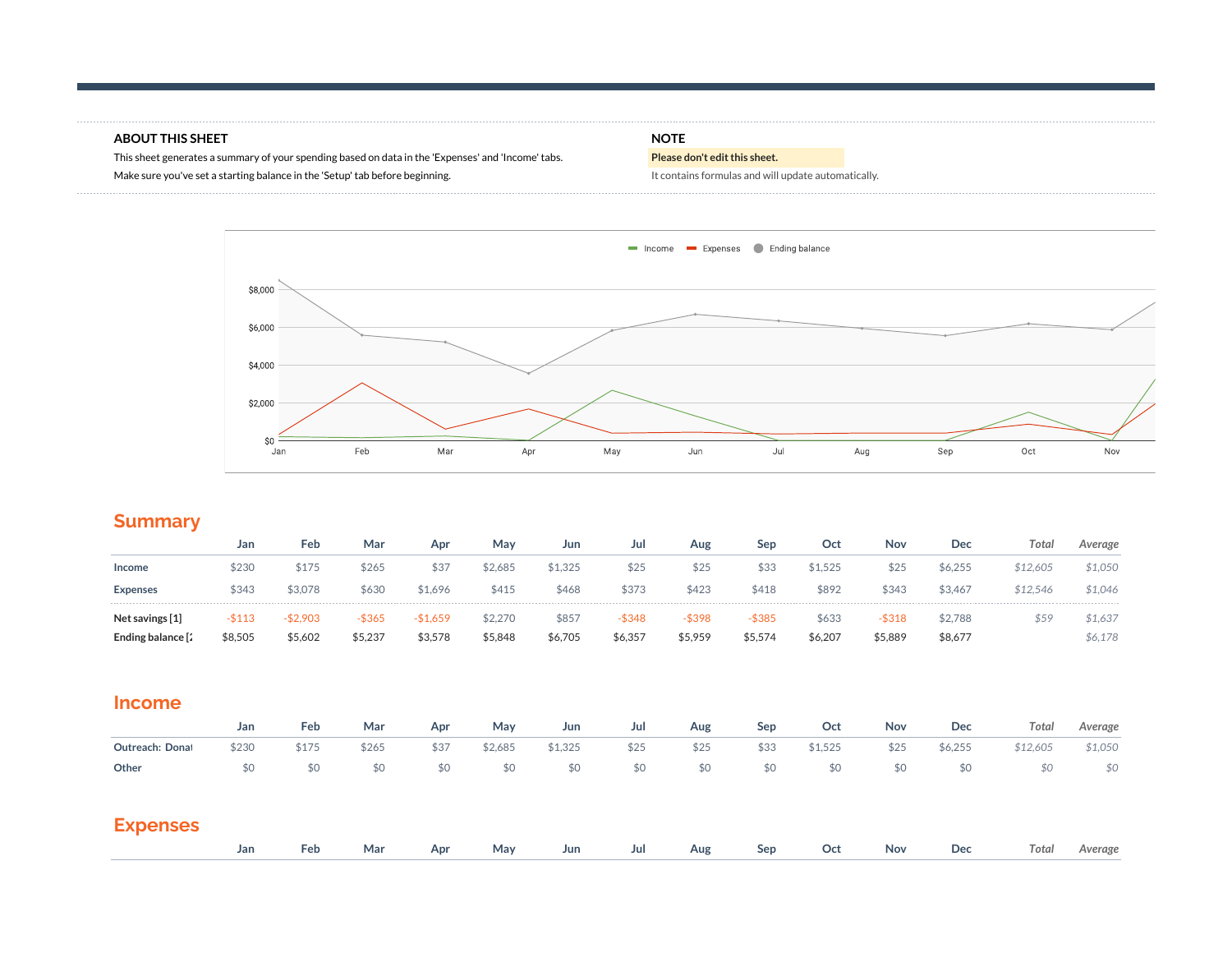| <b>Outreach: Fees</b>   | \$0   | \$735   | \$257 | \$1,303 | \$10  | \$0   | 50    | \$30  | \$0   | \$188 | \$0   | \$1,084 | \$3,607 | \$301 |
|-------------------------|-------|---------|-------|---------|-------|-------|-------|-------|-------|-------|-------|---------|---------|-------|
| <b>Outreach: Event:</b> | \$0   | \$2,000 | \$0   | \$0     | \$0   | \$50  | \$0   | \$0   | \$0   | \$0   | \$0   | \$0     | \$2,050 | \$171 |
| <b>Outreach: Donat</b>  | \$0   | \$0     | \$0   | \$0     | \$0   | \$0   | \$0   | \$0   | \$0   | \$0   | \$0   | \$1,300 | \$1,300 | \$108 |
| <b>Outreach: Opera</b>  | \$225 | \$225   | \$255 | \$275   | \$287 | \$300 | \$255 | \$275 | \$300 | \$438 | \$225 | \$965   | \$4,025 | \$335 |
| Outreach: Dig. Sy       | \$100 | \$100   | \$100 | \$100   | \$100 | \$100 | \$10C | \$100 | \$100 | \$248 | \$100 | \$100   | \$1,348 | \$112 |
| <b>Phone Bank</b>       | \$18  | \$18    | \$18  | \$18    | \$18  | \$18  | \$18  | \$18  | \$18  | \$18  | \$18  | \$18    | \$216   | \$18  |